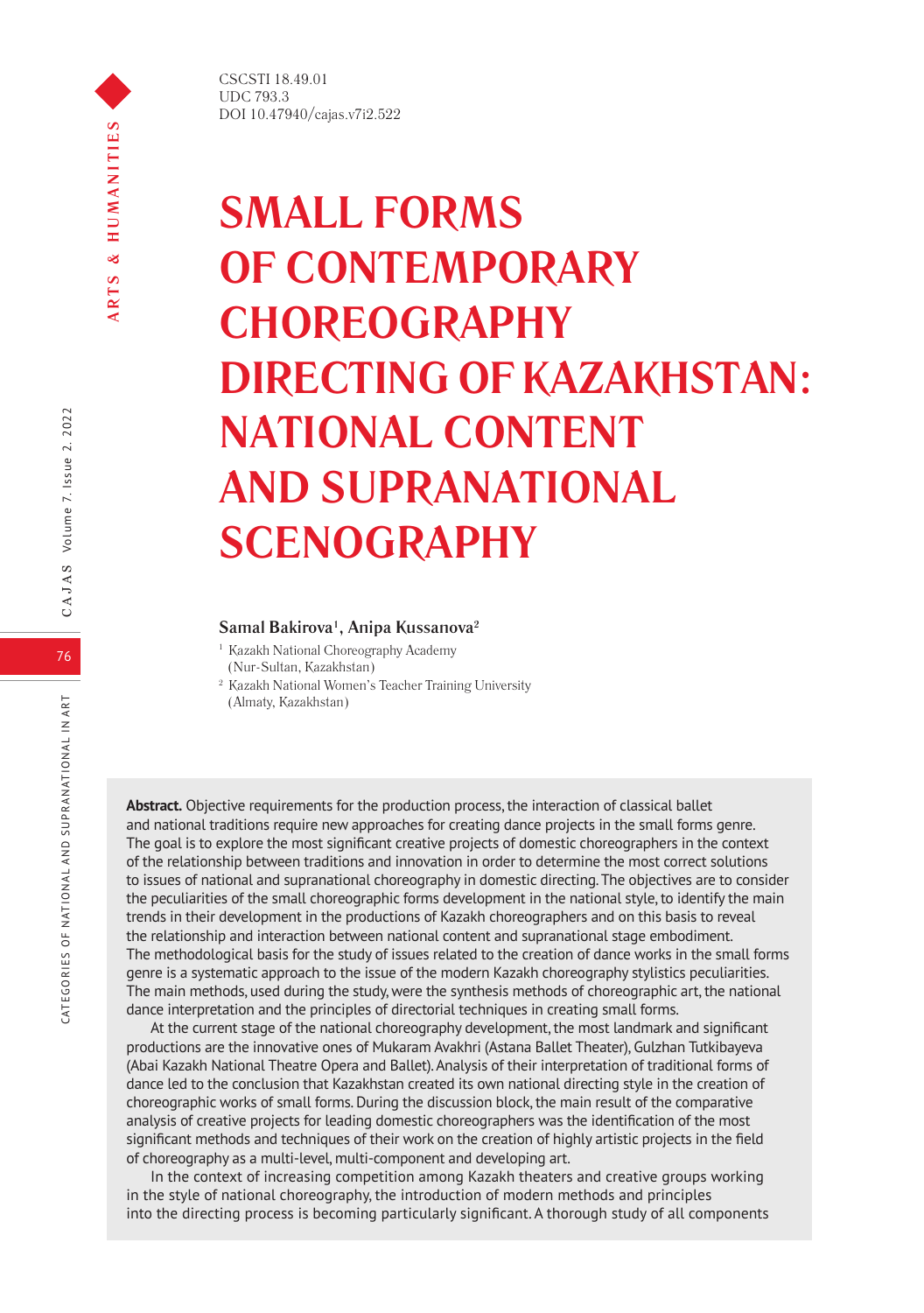CATEGORIES OF NATIONAL AND SUPRANATIONAL IN ART

CATEGORIES OF NATIONAL AND SUPRANATIONAL IN ART

of this process will contribute to the further successful development of the entire domestic choreographer's art.

*Keywords:* choreography, choreographic art, small dancing forms, director-choreographer, scenography.

*Cite:* Bakirova, Samal, and Anipa Kussanova. "Small Forms of Contemporary Choreography Directing of Kazakhstan: National Content and Supranational Scenography." *Central Asian Journal of Art Studies,* vol. 7, no. 2, 2022, pp. 76–92. DOI: 10.47940/cajas.v7i2.522.

*Authors have read and approved the final version of the manuscript and declare that there is no conflict of interests.*

# **Introduction**

 $\Lambda$  t the present stage of the Republic of Kazakhstan's various areas of culture, great attention is paid to the issues of preservation and multiplication at a new level of national traditions with the application of new approaches and non-standard solutions, the ability to translate them into creative projects. All this completely applies to the choreography art, in particular to its directing. In this regard the decision to create performances, choreographic productions is important, in which not only the entire variety of national dance culture will be captured in its new reading, but also works with the use of modern world choreographic trends. Currently, legislative documents, state programs in the field of culture and art dictate the adoption of cardinal measures in the solution of these tasks.

The art of choreographic directing in this process doesn't take the last place. This is an important component of the chain of continuous development, rethinking the national cultural heritage. "If we want to be a nation with its unique place on the global map of the 21st century, then we should implement another project – 'Modern Kazakh Culture in the Global World'" (Nazarbayev 1). Then we cannot only create and select the best works in the field of choreographic art, but also show them abroad.

At the same, the preservation of its culture is the main task. The best cultural traditions of the Kazakh people should become a prerequisite, an important condition for the further successful development of the republic.

This is all the more significant, since changes in the national choreography directing are associated with a number of circumstances including sociocultural changes that took place after our republic gained independence, and the need to consider new trends in traditional and modern Kazakhstan dance culture. To do this, the forms and directions of domestic directorial art should be studied and understood, the main trends of its development should be identified in the context of artistic evolution. One of such trends was the dominance of the genre of small forms in the works of young choreographers of Kazakhstan. This is primarily due to the fact that in many areas of art, including choreography, the beginning of the 21st century is characterized by the formation of certain philosophical and worldview concepts that have influence and contribute to the emergence of new forms and expressions of directorial interpretation. It is known that the embodiment of new themes and plots created by the directors gives rise to a new form.

Since some aspects of the implementation of domestic directors-choreographers' creative projects allow us to trace the general trends and directions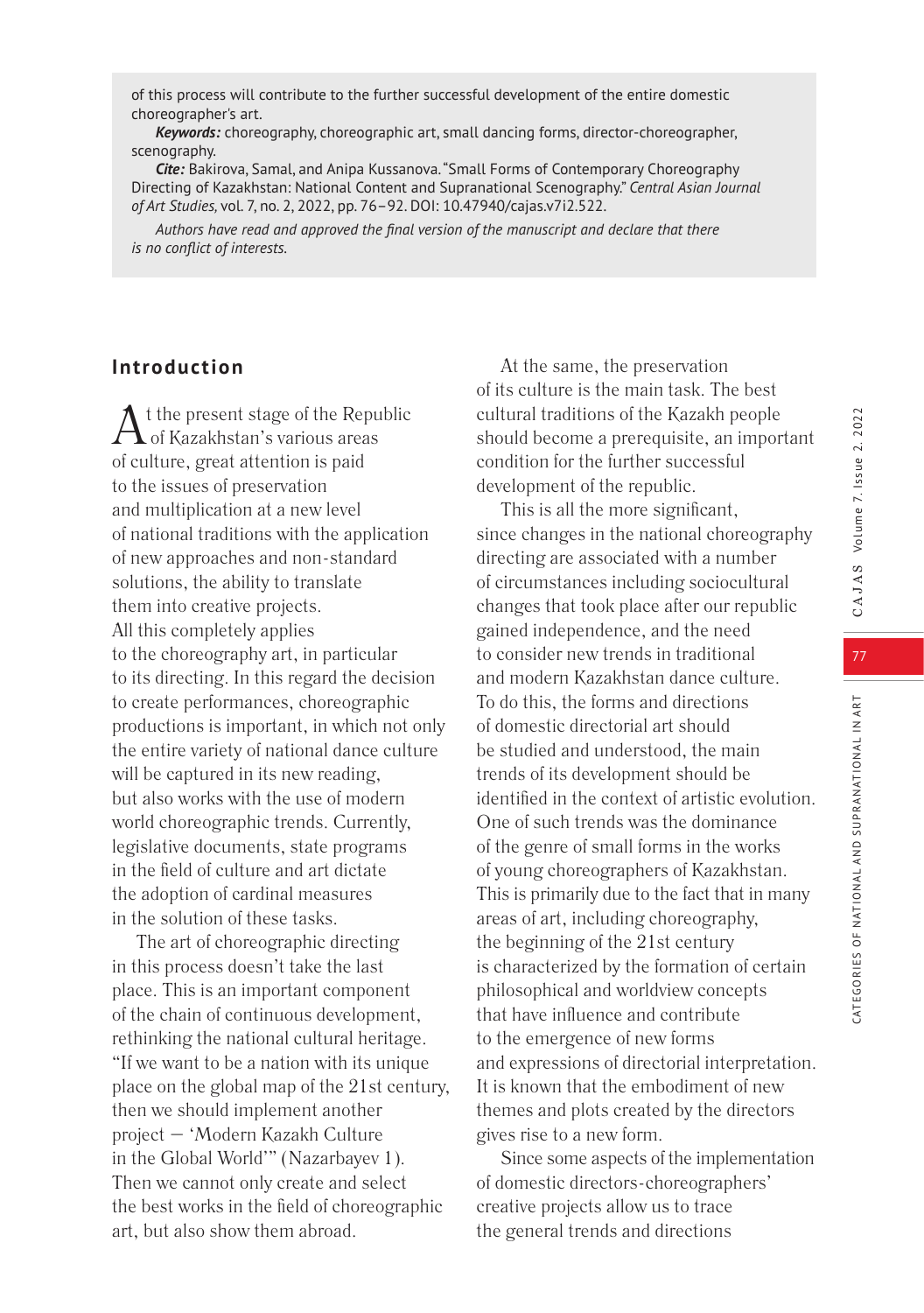of national dance art development, this gives good opportunities for its further successful development, enrichment of the plastique language, the dynamics of emotional state movements in revealing the stage image.

On the basis of an analysis of the most successful projects of domestic choreographers decided in national style, the goal of the article is to identify the peculiarities of the relationship between the dance traditions of the Kazakh people and contemporary techniques of their stage embodiment in order to determine the most correct solutions to issues of national and supranational choreography in domestic direction.

The achievement of the goal is facilitated by the following tasks:

- to consider the peculiarities of creating works in small choreographic forms in the national style; this will determine the common features which are peculiar to the work of Kazakhstani choreographers;
- to analyze the main trends of their development in the conditions of the modern functioning of the global dance art; this will make it possible to compare domestic choreographic projects and world-class productions in order to identify the strengths and weaknesses of their stage embodiment;
- on this basis to reveal the relationship and mutual influence of national content and international choreography.

# **Methods and materials**

Modern processes taking place in the style and genre diversity of Kazakhstan choreography directing should be considered in the context of entire artistic creativity of the republic as an integral part of national culture because staging activity is a sphere of direct contact of the choreographer's personal creative experience with the vast artistic

and aesthetic experience accumulated in the professional choreographic art and folk art.

Since at the present stage there is a tendency of mixed dance forms, our choreographers in their productions are also trying to find something new, unusual. Since professional choreographers own many dance techniques, this helps to improve the process of borrowing and connecting various dance styles (Nicholas Rowe, Rose Martin, Nasser Giacaman, 214–232; Aglaia Zafeiroudi,  $1-15$ ).

During studying the issues related to the creation of dance works in the small forms genre by Kazakhstani choreographers, it wasrevealed that the creative projects of domestic choreographers, especially works, created on national themes, remain (for the most part) within the traditional classical stage construction. Meanwhile, the so-called "synthetic" genres are becoming increasingly widespread in world choreographic art. (Birringer 88–111). We believe that in order to achieve international recognition, it is important to strengthen mutual respect and understanding between different dance styles and directions. Observance of traditions, preservation and the development of national dance should not resist the process of updating stage forms and new searches for choreographers. Considering the creative process from the choreographer-researcher's position, choreographers use techniques for integrating various art genres. This reveals the relevance and significance of studying not only the stylistic and genre features of directing, but also the need to know traditional and innovative approaches in the process of creating highly artistic works of Russian choreography. The director's vision of the national idea refracted by artistic methods and means of contemporary choreographic art, expands the boundaries

78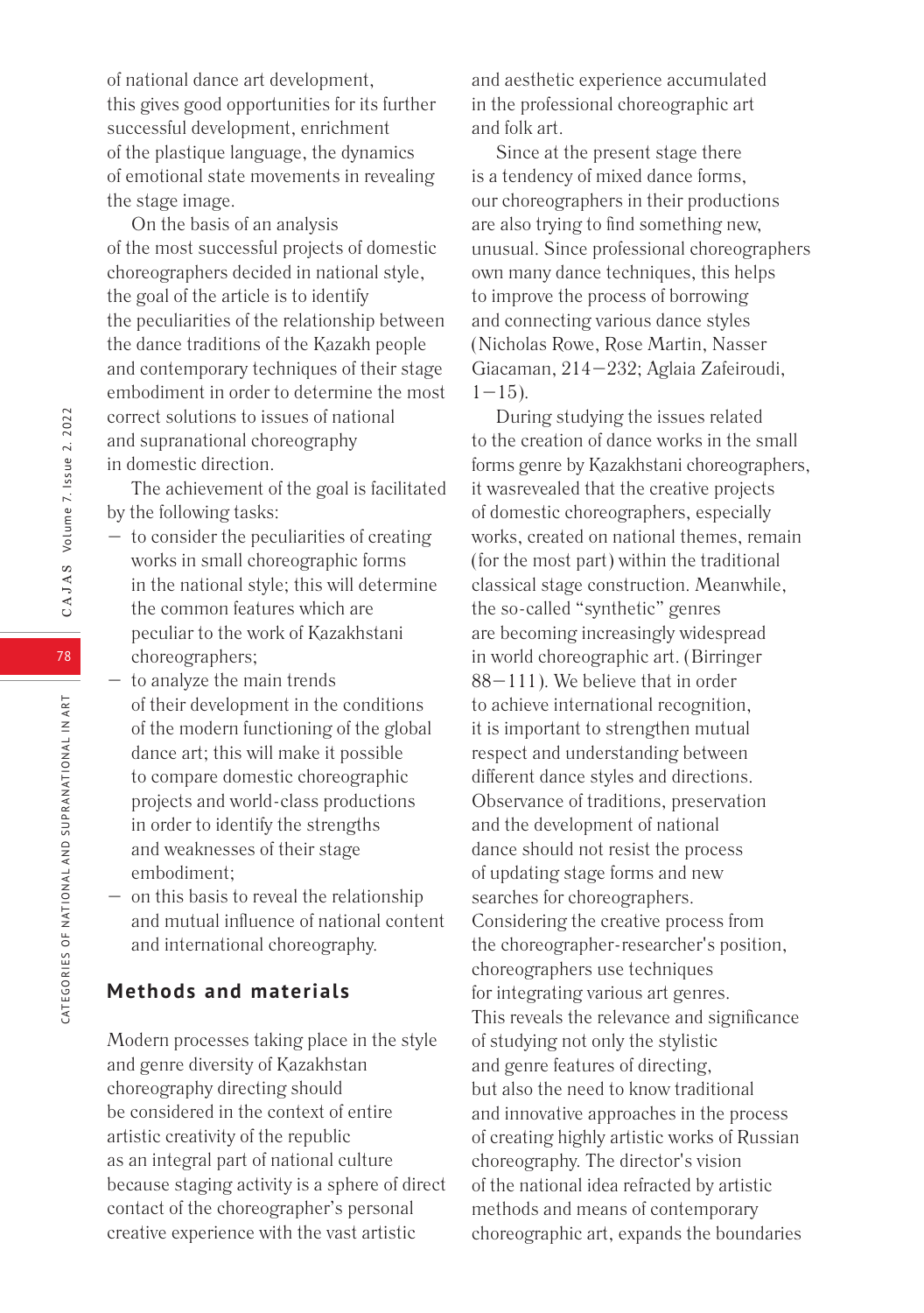79

CATEGORIES OF NATIONAL AND SUPRANATIONAL IN ART

CATEGORIES OF NATIONAL AND SUPRANATIONAL IN ART

In this regard, the most vividly innovative choreography directing was manifested in the creative projects of the Astana Ballet Theater choreographers, in which active work is carried out to enrich the national dance language through the prism of modern global trends in choreography. Thus, through the prism of the team's individual creative search, the genre and stylistic peculiarity of both theater directing and modern Kazakhstan ballet directing as a whole is revealed.

Analyzing their great practical contribution to the development of modern Kazakhstan choreography, innovation in the field of scenography, one should not lose sight of the sphere of their theoretical and methodological techniques when creating a work that brings a certain importance in expanding the theoretical aspects of directing.

Thanks to informational and practical materials, obtained using the methods of personal conversations, interviews with leading Kazakh choreographers, directors of the Abai Kazakh National Theatre Opera and Ballet (Abai KazNTOB), the Astana Ballet Theater, an attempt was made to identify ways to shape the repertoire policy of theaters, characteristic features of modern scenography. It also made it possible to determine the place, the importance of the small forms genre for the successful national choreography development and to outline its integration path into world space.

In addition, electronic resources, Internet sources, video materials of the latest choreographic projects of domestic choreographers were actively involved.

# **Results**

For the modern choreographer, one of the most significant tasks is to transform and update the dance language style, acting in the symbiosis of national, classical and contemporary dance (Art Nouveau, free plastique) while developing guidelines for interaction with its globalization into the world space.

In order to determine the real value of a choreographic work, in our opinion, it is necessary:

- to study the directions of creative projects of domestic choreographers working in the leading theaters of our country, to identify the main trends of development in the context of a common culture;
- to study the individual handwriting and creative style of the production designer, director-choreographer, to determine his ideological and artistic landmark which is the starting point in the new search.

Considering the changes in the ballet theater language, it should be noted that the processes of the vocabulary transformation and the form of the performance took place in Kazakhstan ballet with peculiar features. Trends in changes of the forms of stage implementation of dance projects, the introduction of innovative scenography techniques are peculiar not only for the work of individual choreographers but also for the entire Kazakhstani ballet art. The issues of stage implementation of choreographic projects, their scenography are of great importance in the modern researchers' works. In this regard, they note that "in the polysystem of the theatrical space", one of the main components is the theater code consisting of the following groups:

- speech (intonation of text and expression of emotions – laughter, crying, screaming);
- kinetic (facial expressions, gesture, stage movement);
- the appearance of the actor (makeup, hairstyle, costume);
- space signs (playground, decoration, props, light);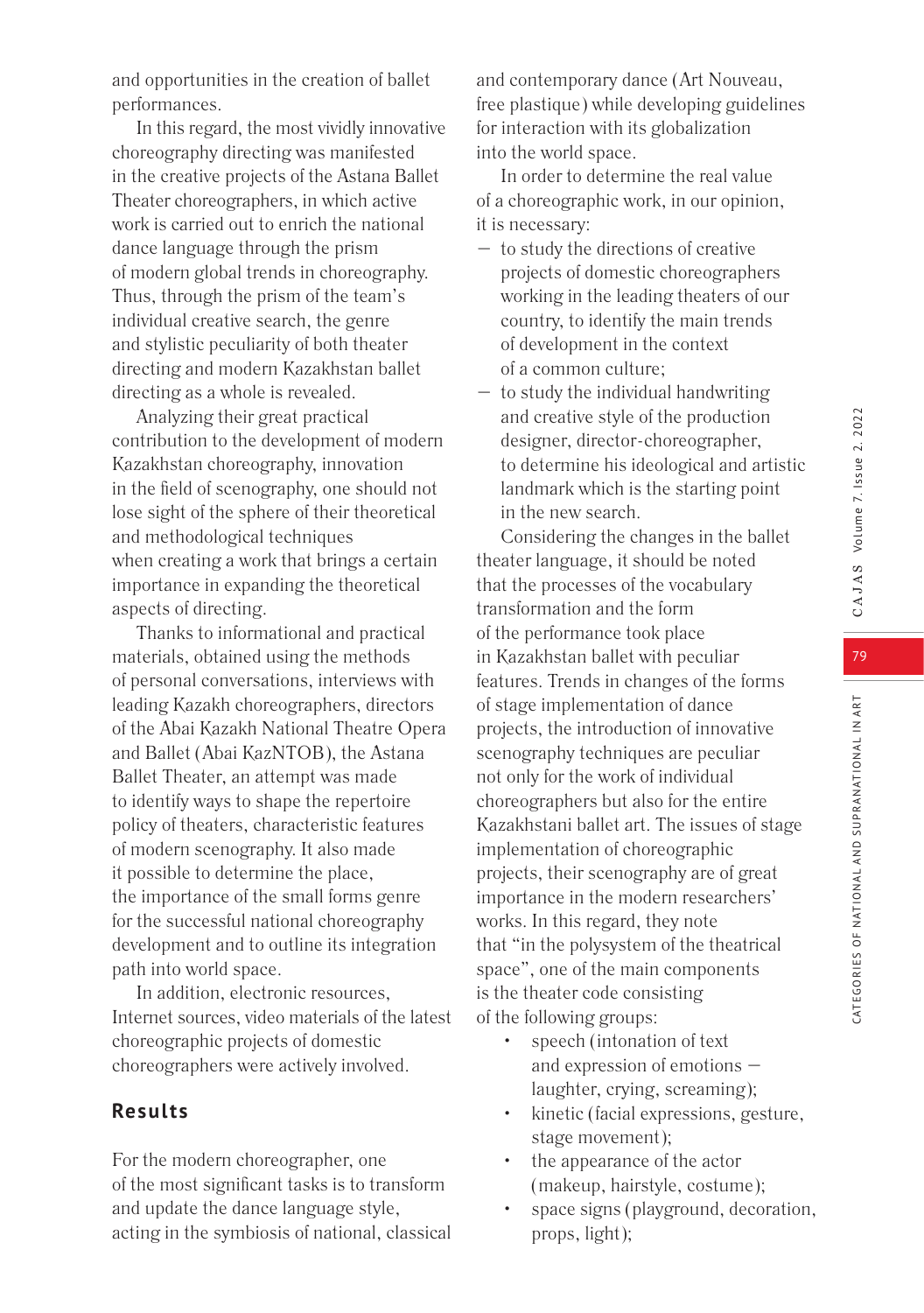• non-verbal acoustic signs (musical and noise and sound formation) (Urazymbetov 58).

Kazakhstan directors-choreographers working in the genre of small choreographic forms are oriented to a new stage language and a new scenography in their experiments. Taking into account that the basis of modern scenography is "a three-dimensional stage space in which plastique dominates and its action develops in three plans: abstraction – plastique-volume" (Gitelman and Maksimov, 142), they use the body as a "text, source and indicator of new cultural codes" (140). While analyzing the basic principles of the structure, a scenography of the ballet performance, I would like to note D. Urazymbetov's work. In his articles "Semiotic Aspects of Choreography" (106–113), "Semiotic Codes of the Scenic Spaces" (56–60) "Stage Spaces as a Semantic Connection of Codes" (103), emphasis is placed on the fact that "the dance language from a semiotic point of view, its capabilities as a communication channel and 'architect' of stage representation of drama <…> is the most important dramatic link and carries the function of communication between the director, artist and viewer" (Urazymbetov 113).

Modern scenography helps to distinguish the most significant moments of choreographic action, to place the necessary accents for the best perception by the audience. Considering the choreography and scenography aesthetics, PhD, Professor K. Khalykov in his article "Aesthetic Education of Choreography and Scenography Languages" reveals the reasons for the name and principles that determine the "scenographic action"  $(270-277)$ . According to K. Khalykov, the reason why it is called "scenography of action" is associated with its main defining principle – the direction of the artist's art in the design of stage action. First,

the place of action is determined by the environment organization. Secondly, the creation of scenography directly affects the play of actors with individual elements or in general as a participant in their stage action. Thirdly, the invention of figurative rhythmic material is presented as original characters of stage action – (translation by the author A. K.) (272). At the same time, noting the general genetic code of the scenography art, the author claims: all these types of decor are based on the genetic code of the scenography art. Each of them, in turn, defines one of the three systems of the historical past: first the scenography of characters in rituals, then the game scenography in Pre-Renaissance and folklore forms of stage art and, finally, the scenery system of the New and Modern Theater. Each system was dominated by some kind of decor (for example, the place of action in decorative  $art$ ) – (translation by the author A. K.)  $(272)$ .

A light score that affects the stage space plays an important significance in modern scenography. Confirmation that light affects space is found in the article "Scenography of Kazakhstan (experience in typological analysis)" by professor S. Karzhaubayeva (188–191). The scientist's statement fully meets the definition that space and time, thanks to the light score, became "irreal". Let us continue the thought of S. Karzhaubayeva: "Light is the concentration of divine emanation or opposite is its disadvantage" and "any amplification or change in the nature of light, the viewer is always perceived as a mystic change" (190). Sequentially, light variation, "mystical change" as if makes it possible for the director to find "something that is exciting... in the parameters of this color, to summarize, at the level of personal search, the universal human quest for the Supreme beginning, reason and order" (Karzhaubayeva 190).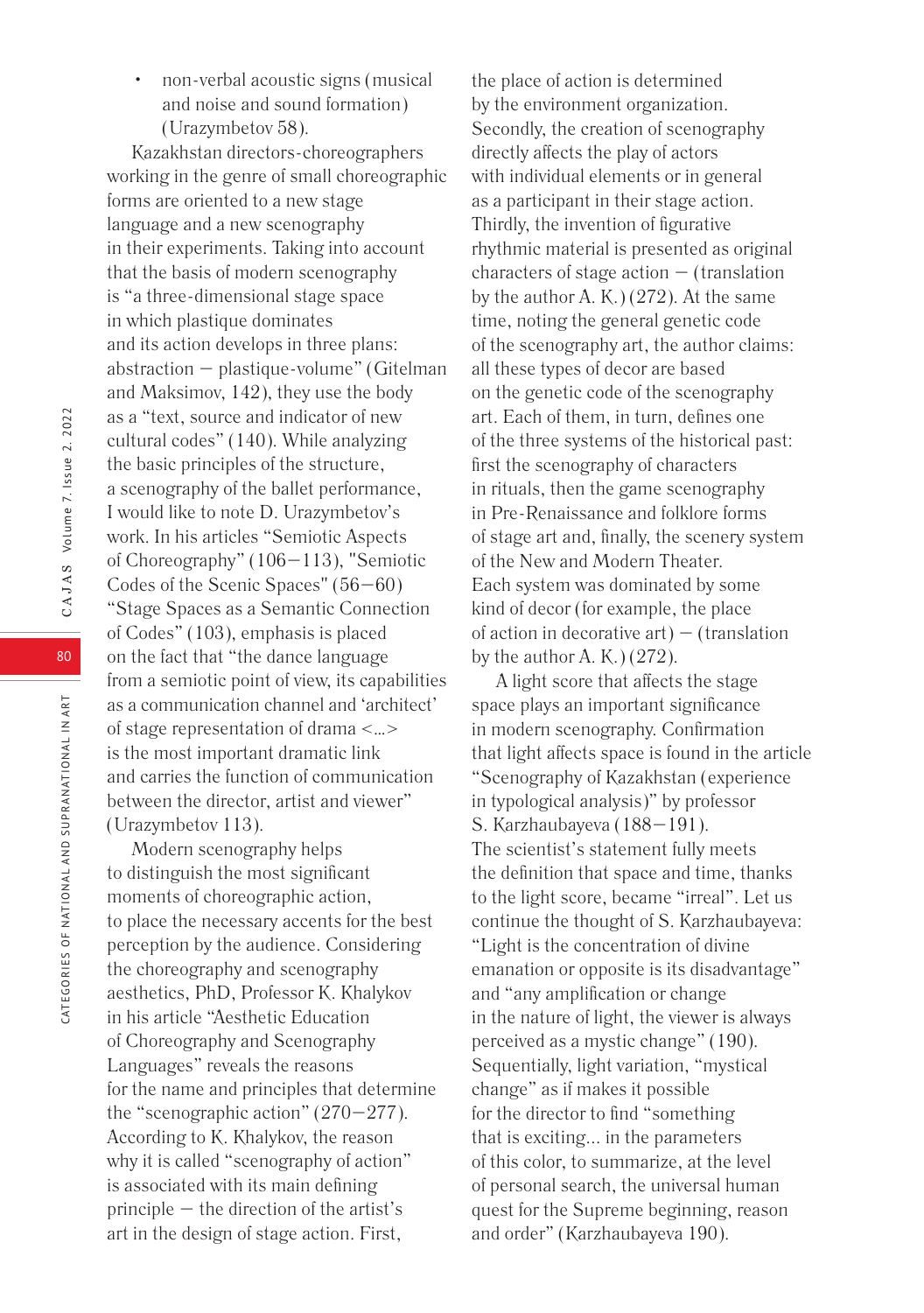According to S. Karzhaubayeva, the light score is one of the most important elements of the means in the search for the stage language. Therefore, the performance vision and light decision again depends on the director, on his world perception.

From the point of view of the most successful combination of traditional choreographic vocabulary and modern scenography, we find the works of such directors-choreographers as Gulzhan Tutkibyaeva, chief choreographer of the Abai KazNTOB and Mukaram Avakhri, chief choreographer of the Astana Ballet Theater.

The art of the of G. Tutkibayeva, in addition to high professionalism, is noted primarily by the desire to raise national choreography to a new, higher stage of development. Her projects successfully combine the classical dance school and modern trends in choreographic directing. The individual style of material submission, directorial novelty, images brightness are clearly felt in them.

One of the first such projects was the ballet to the music of Francis Poulenc Mask Theater (diploma performance,  $2000$ ) – a fairly full-scale, one-act performance. This is a ballet-reflection on the meaning of life, where certain philosophical points are revealed that the world around us is actively influencing man. And if a person comes with his own internal state, even wants to change something, fix something, then he, as often happens in real life, is absorbed by the general atmosphere. In this performance created on the principle of small choreographic form, the neoclassical style is combined with modern choreography elements. This was a breakthrough in Kazakh directing, since not individual variations, but a whole performance was built entirely on the vocabulary of modern choreography. The innovation in domestic directing was also the fact that inside the solo numbers of the performance, the neoclassical style

echoed elements of classical dance. In this work, G. Tutkibayeva successfully introduced such methods of modern scenography as light variability expressed in color change with a parallel change of characters. At the same time, the general atmosphere of living space is more faded, the color is not bright, sometimes gloomy. The futility of the main character's aspirations to change something in the world around him is emphasized by rapid light transitions from bright colors to almost invisible ones.

Indicative for the further formation of his own ballet master's handwriting were the works of G. Tutkibayeva Suite in the Style of Antico to the music of Alfred Schnittke (June 2005) and Charlie to the music of Dmitry Shostakovich (2005).

Both of these performances were absolutely implemented in the neoclassical style, although at that time in the Kazakh choreography direction and in choreography as a whole, such a term was not yet selfsufficient, independent but was used only to create any separate image in traditional ballet productions. This can be called a kind of "impressionism" in choreography.

The ballet Suite in the Antico style to the music of A. Schnittke (June 2005) was also decided in the style of contemporary choreography in the form the way the choreographer understood modern choreography at that time. In this ballet performance, unlike the first, contemporary choreography is very tough, very rich, solved in a more powerful, more sporty way. Of course, this is still the same contemporary choreography which although it has a slight mixture with neoclassical elements, is still more contemporary choreography in the choreographer's individual directorial style. We know that the direction of Martha Graham which began to gain momentum in the ballet art of Kazakhstan in the late 90s of the 20th century in a very peculiar way and it is difficult to isolate any individual

CATEGORIES OF NATIONAL AND SUPRANATIONAL IN ART

CATEGORIES OF NATIONAL AND SUPRANATIONAL IN ART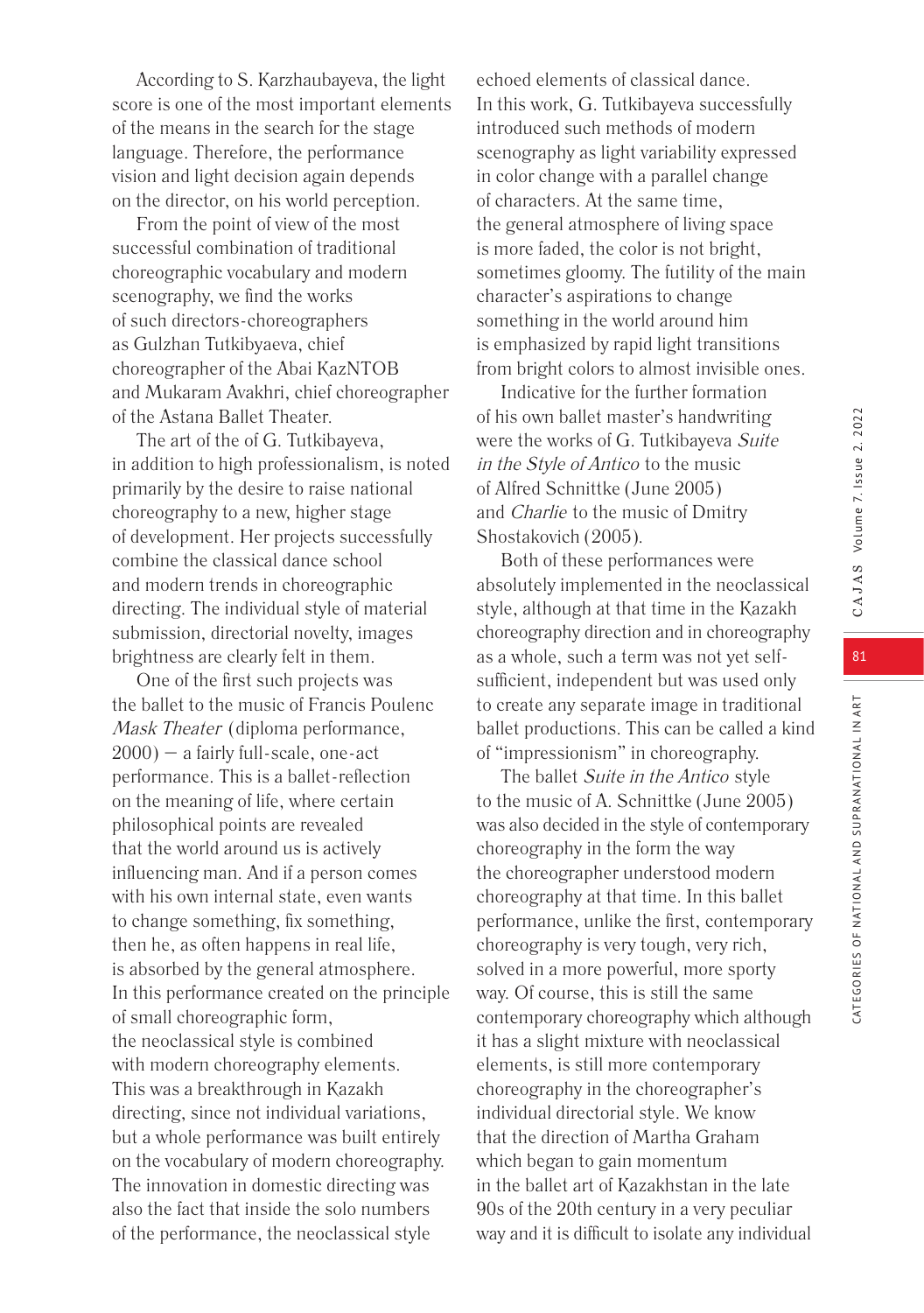elements within this direction. However, G. Tutkibayeva was able to develop, deepen this direction of contemporary choreography in her own way. She introduced some of her sensations, focus and her own understanding of this vocabulary for creating a work in one genre or another and stylistic manner and used really new, her directorial developments the way she understood it. This also applies to the performance scenography, the major principle of which is the principle of minimalism in stage decoration. Here, three-dimensional stage space is dominated by plastique and the rest of the scenography elements – abstraction and volume – are ancillary.

The play *Charlie* is the undeniable directorial luck of G. Tutkibayeva. The theme of a "little man" in its interpretation was developed filigree. Of course, Charlie Chaplin was chosen as the prototype but this is the collective image of the artist who gave his life to the stage. The performance as a whole was implemented on the basis of classical dance. But even here the choreographer uses his favorite technique in choreography – "impressionism". Multilayering, mixing of elements are justified: the director shows on the stage the scene itself and behind the scenes, two worlds, their natural contrast, and at the same time their parallels. Accordingly, the scenographic solution is also unusual: contrasting color, decor, characterizing a bright, brilliant stage life and everyday life behind the scenes.

The directorial decision of the play to the music of K. Orff Carmina Burana (September 2012) was given in a slightly different, but innovative for its time. By genre, this is a cantata ballet. In stylistics – this is modern choreography, there is an adagio of soloists, where the modern style is mixed with neoclassical one, script. According to the scenography – is the combination and mixing of various elements of the stage design associated with the multifaceted performance.

It involves the entire theater creative team: the full composition of the choir, opera soloists, ballet troupe, children's choir. Accordingly, the stage decision also applied methods used both in the creation of an opera performance, ballet, children's production which also became innovation in domestic ballet directing.

During the new national theater formation  $-$  Astana Ballet  $-$  in the formation and development of small choreographic forms genre in domestic directing, the creative searches of Mukaram Avakhri, who is the main choreographer of this theater are significant and important.

In his directorial decisions, M. Avakhri tries to use various forms to create vivid stage images – from solo, duet (paired) to mass numbers. All this requires a variety of directorial techniques, variational development of choreographic miniature, unfolded choreographic compositions, including a suite form. Depending on the list of the participants, the choreographer provides bright, contrasting options for developing storylines. The transformation of historical ballet forms in the context of a new aesthetics including the synthesis of plastique of traditional academic dance with plastique of national dance culture, conveys the inner state of the characters, and influences on the viewer.

A. Moldakhmetova defines the work of M. Avakhri in the field of national choreography: "Her dances are qualitatively transformed in a new form as if as a substrate sounding the poetic polyphony of the aesthetics of Kazakh national culture" (131).

Making a big bias towards the synthesis of Kazakh national dance with modern choreography, she created three one-act ballets of Zhussan, Language of Love, Sultan Baybars. The ballets meet the "modern trends of world art" and are distinguished by a bright national identity.

The creation and release of the one-act ballet Zhussan was served by the creative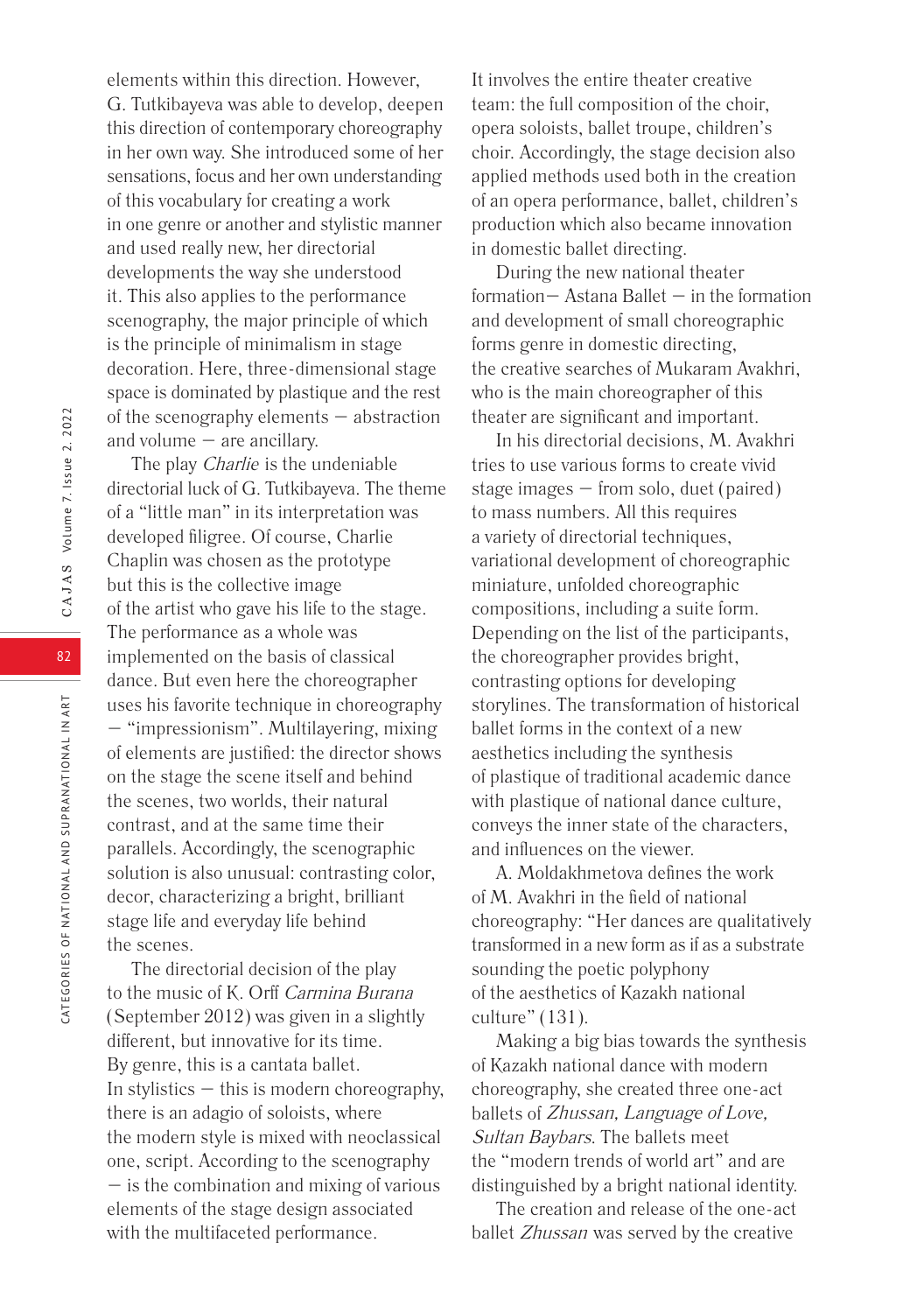union of the young choreographer Mukaram Avakhri and the famous Kazakh poet Bakhyt Kairbekov. The ratio of poetry and choreography originated in two authors who created the image of wormwood which among the Kazakhs carries a sacred meaning. In epics, literary examples, we find that "wormwood-grass, from ancient times took the steppes with them, going on distant wanderings, a fluffy bundle hidden on your chest gave strength and woke up memory – do not forget who you are and where your land is" (Mussina 36).

The ballet scenography is based on an alternation of 7 paintings: "Wormwood", "Centaurs ", "Heavenly Gift", "Hunting", "Great Jute", "Awakening", "Invasion" and Prologue, Epilogue. Their sequence determines the libretto structure and the ballet rhythmic organization in which "each picture, as if a fresco arising from the depths of centuries, tells about an episode of the history of the Great Steppe". The Kazakh ballet critic F. Musina notes: "Consciously avoiding the narrative of the plot, the authors turned to symbols as signs that expand the audience's associative series" (36).

Continuing the discussion about the theater signs used by directors in the stage space, it is appropriate to quote the words of D. Urazymbetov. The reserarcher claims that "the coding system for signs and symbols is used by directors... based on genetic, pragmatic and other omnifarious experiments" (437). And M. Avakhri conducts these omnifarious experiments in subsequent small forms of choreography. In our opinion, we should agree that the choreographer uses non-verbal codes (plastique and musical) in the implementation of scenography. Therefore, the above statement must be accepted as "a system of natural connections... between expression plan elements and content plan elements" (Makhlina 301). So, a bold musical compilation, composed of works

by composers of different eras (Kuat Shildebayev, Sergey Rachmaninoff, Arvo Pärt, Karl Jenkins), even more emphasizes musical and choreographic formation. The static fragments of choreography which are found throughout the performance repeatedly, complement and reveal the general movement of the idea of the ballet. The choreography became a kind of continuation and embodiment of music and poetry which opened up new facets and a new sound of national color in the ballet Zhussan.

The national one-act ballet "Love language" to the verses of the great Kazakh poet Abai Kunanbayev was staged by M. Avakhri in 2016. In the theater program, the ballet is defined as "variations on Abai's poems" (eight variations) and has an important subtitle – "Ascent to Abai". Taking into account that in small forms of a single-act ballet there is a "high concentration of associative thought", the choreographer boldly experiments the symbols of "musical, verbal, dance culture". Setting her own building rules, in experiments M. Avakhri synthesized "stylized folk music, modern ballet with Kazakh folk elements of movements, poetry, modern videography" (Belgibayeva, 30). The ballet composition combined a mixture of styles, space-time episodes, psychologically developed paintings-variations.

At the core of eight variations: "Inspiration", "The Poet's Way", "Seasons", "Kozimnin Karasy", "Toi Bastar" ("Fun"), "Tatyana's Letter", "Poet's Entreaty", "Zhelsiz Tyunde" ("In Windless Night") – the philosophy transferring love for Abai's poetry. The choreography's visible plot and narrative contributed to the manifestation of all the most important terms telling about the great poet's soul, for whom the spiritual and moral development of the native people was primarily. The choreographer conveys deep experiences and thoughts, tenderness and sadness in extremely free in the visual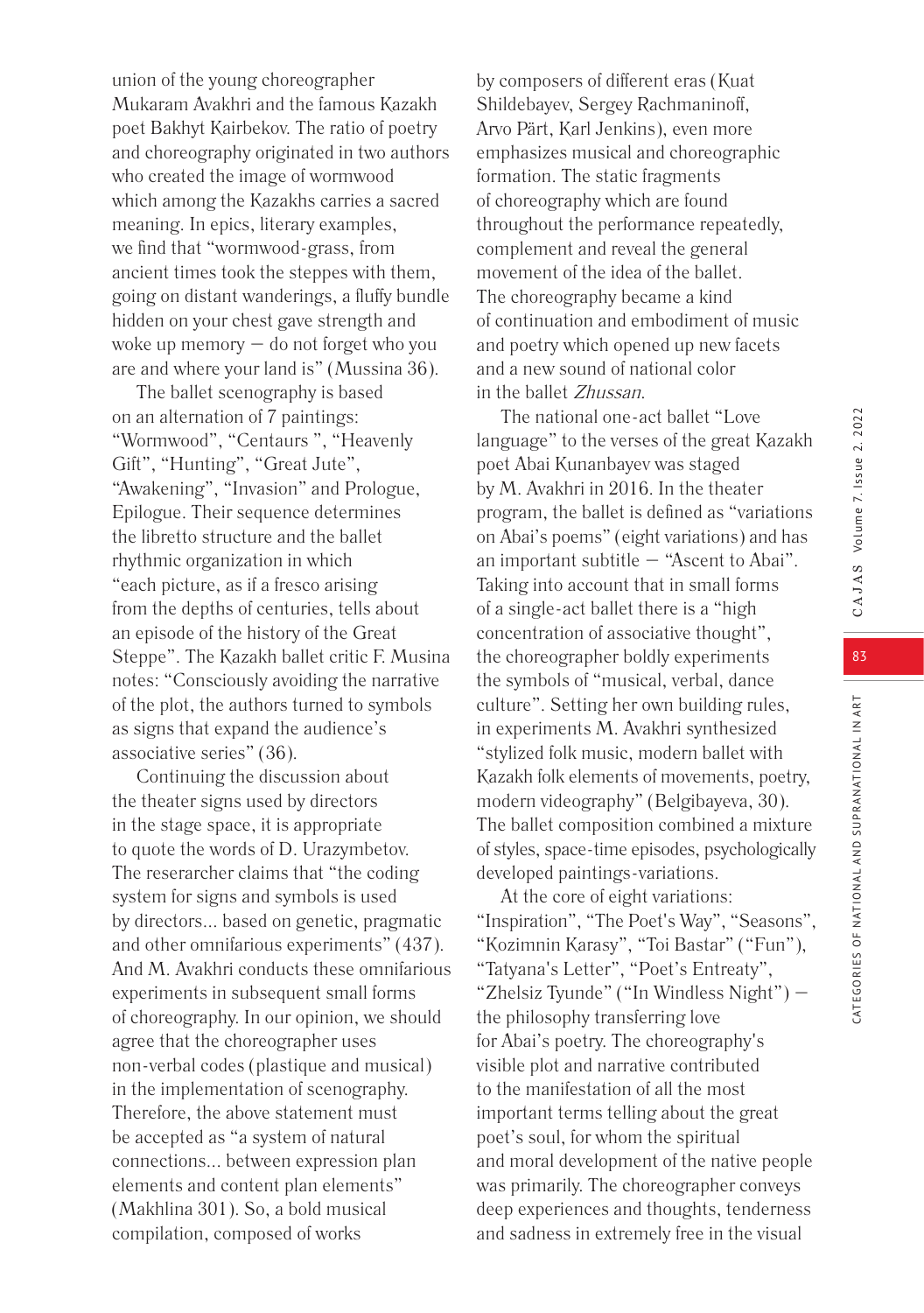and plastique diversity of movements. The detailing of choreoplastic contributed to the disclosure and deployment of the musical image. At the same time, the musical and dramatic development, comprehension and study of the musical and choreographic language, plastique interpretation of the music figurative structure of the three composers determined the choreography development.

In this ballet, the images and movements of Kazakh national dance are in synthesis with classical pas which helps the viewer come into contact with the divine face of art. The form of variation boils down to the main techniques of the classical school: 16 girls – ballet dancers in air skirts perform a lyrical dance which includes a pas de bure turning into a light ballet run, fine walking and easy rotation are beautifully and resourcefully used.

The plastique language expressiveness in each of the variations is competently correlated with poetic lines. Choreographic variations with verbal monologues in the transitions of paintings, scenography transformation of space, video sequence indicate the features of the author's style, the director's language of Mukaram Avakhri.

A stable form for the productions of M. Avakhri in the small forms genre remains a classical dance with the oriental color introduction. Filling forms with its plastique language, peculiar vocabulary, the choreographer is focused on the philosophical nature of the synthesis of spiritual and bodily, past and present.

Preserving the best national dance traditions, M. Avakhri at the same time creates modern choreographic art which makes Kazakhstan recognizable far beyond its borders.

# **Discussion**

By now, fairly large amount of research papers and articles on the analysis of issues that somehow relates to the subject matter of this article

is accumulated in art history literature. So, the issue of stage interpretation of the national dance culture of the Kazakh people is considered in detail in the dissertation for the PhD degree of A. Moldakhmetova's "Directorial Interpretation of Kazakh Dance in the Kazakhstan Choreographic Art at the End of the 20th and Beginning of the 21st Century" (151).

The works of various authors were studied and analyzed during the study of the peculiarities of modern Kazakhstan scenography in the genre of small choreographic forms. Solving this issue is especially important today, since it is now that domestic choreographer art is highly appreciated among foreign colleagues. Thus, in the article "The Ethnogenesis of the Kazakh Dance", Kazakh researchers emphasize: "Taking into account the recent innovative achievements of ballet theaters and Kazakhstani choreographers on national subjects, we can conclude about the great resonance of Kazakhstani art and world recognition as a cultural civilization, with unique plastique and national traditional forms" (Tleubayev, et al. 340).

The works of S. Foster (336) and M. Febra (163) on the development of new dance forms in theatrical art and varieties of choreographers' directorial work in drama theaters are interesting from the point of view of our research. At the same time, along with this, the development of experimental searches for the sensual expression of the inner state of a person, his soul in the manifestation of national images, reveal the more abstract boundaries of the expression of directorial innovations.

J. Butterworth and L. Wildschut (572), Wang X. and Zhang Ch. (1154–1158) give an analysis of the development of the choreographic direction "contemporary", however, they do not consider how this direction can be assimilated with different national dance cultures.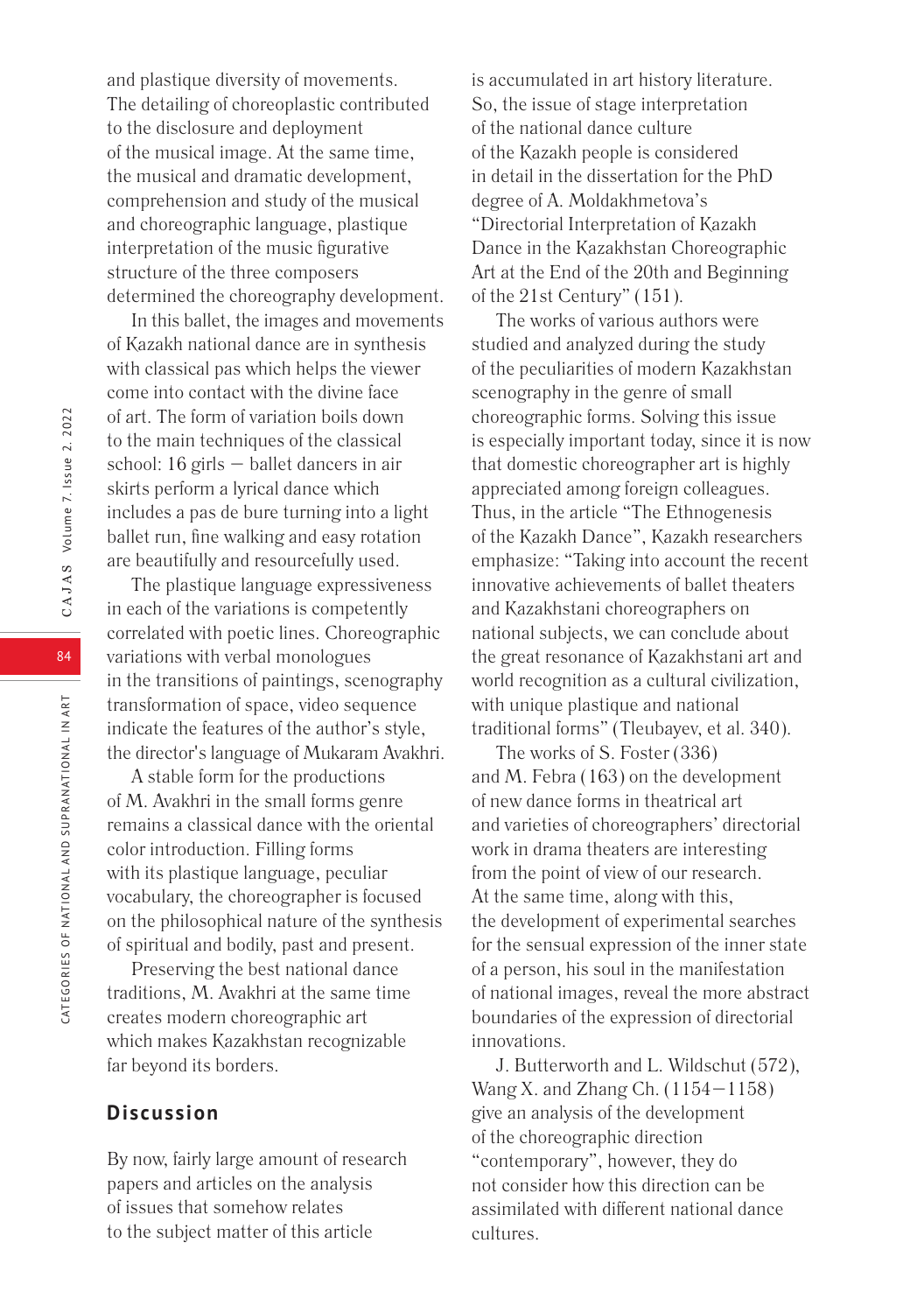The peculiarities of the Kazakh choreography development are also considered in detail, an analysis of the current state of affairs in this area are also given in the article "Director's Interpretation of Kazakh Dance Development Trajectories in the Perspective of Creativity" by A. Kussanova, et al. (30).

An analytical article "Choreographic Art Features: Creative Concepts and Innovations in Teaching"  $(1-15)$ by S. Bakirova, et al. reveals some teaching aspects of the directing choreography skill focusing on creative trends in teaching.

One way or another, these works in one way or another come into contact with this article theme, their analysis reveals a range of issues, the solution of which can help in the creation of new, even more advanced works in the genre of small choreographic forms, with even more modern scenography.

Meanwhile, despite the undoubted advantages of the analyzed studies, it can be noted that they do not detail the mechanisms of the relationship between traditions and innovation in the productions of modern choreographers working both in Kazakhstan and abroad. They, to one degree or another, consider such issues as:

- preservation of the national dance heritage of the people in particular country;
- problems of modern choreographer's art related to training and education of a director-choreographer of a new type;
- ballet scenography features;
- questions of the combination of national choreography and its international (supranational) stage embodiment in directing small forms.

During the discussion block, issues should be raised regarding not only the preservation of the traditional dance heritage of the Kazakh people, its modern stage embodiment in the domestic choreographers' experimental works.

It is also necessary to set priorities and goals for a faster exit from the experimental stage to the next stage in the development of national choreography which should:

- rely on traditional dance heritage at its core;
- find a balance between the concepts of folk and modern since many national features of the Kazakh dance language moving into stage life, can remain understood only by native speakers of this people's culture. This is necessary so that the inexperienced viewer, who is not familiar with the Kazakh choreography aesthetics, understands the meaning of one or another symbol of the national stage vocabulary; only then our choreographers' works will be able to successfully integrate into the space of the global dance industry;
- at the new, contemporary stage of national choreography development it is also necessary to determine the most correct solution to the problem of preserving the best dance traditions of the Kazakh people, their richest choreographic heritage. This is very essential since the younger generation must understand and correctly perceive the process of transferring the accumulated experience. Only then the connection of generations in the great choreography art will not be interrupted.

# **Conclusion**

Based on the written materials examined such as the articles of A. Kussanova, et al. (535–548), S. Bakirova, et al.  $(1-15)$ , K. Khalykov  $(270-277)$ , S. Karzhaubayeva (188–191), PhD thesis of A. Moldakhmetova, (151), interviews and conversations with choreographers G. Tutkibayeva (13), M. Avakhri (12) we can conclude that the stylistic features of the joint creative process of the directorchoreographer, stage designer, lighting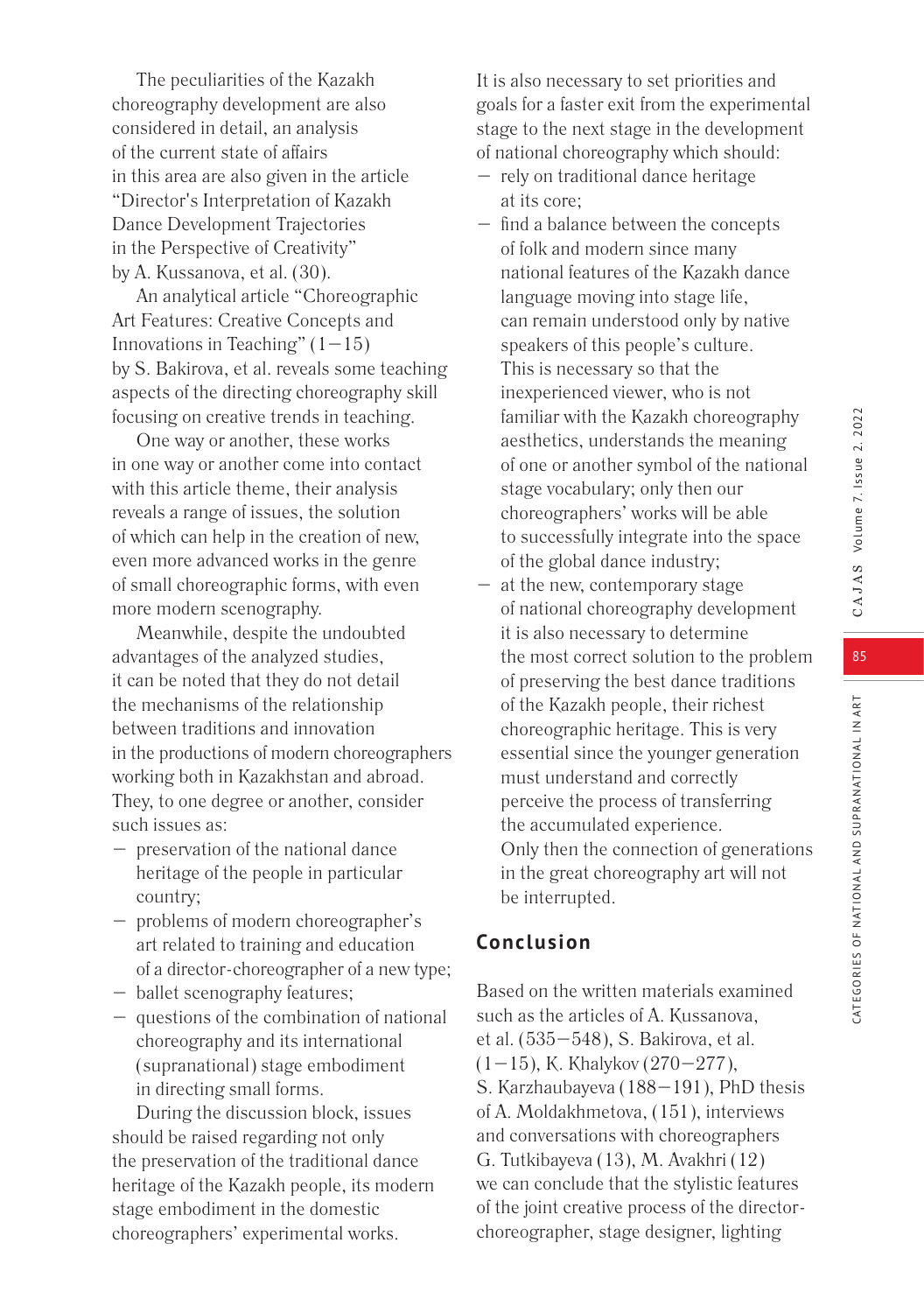Taking into account, it should be noted that:

- the national dance art of Kazakhstan significantly expanded its creative opportunities over a relatively short period of independence which made it possible to create works in demand not only in our country but also far beyond its borders. Currently, the national theater is a full-length theater with all technical services and its own production which allows you to implement large projects, create large canvases, experiment;
- each production of domestic directorschoreographers is multi-genre, semiotic when one choreographic text is superimposed on another, creating a new layer. The result is a voluminous, multilayer ballet where we find new allusions and reminiscences; new figurative-semantic faces;
- due to the talent of masters of modern choreography of G. Tutkibayeva, M. Avakhri who own a special figurative and expressive "optics", modern ballets are symbolically colorful, interesting in terms of spectacular and spectator perception; mixing classical dance with a new technique, new approaches as well as innovations of modern choreographic thought, in a new perspective reveal not only sensuality and internal psychologism, but also philosophical and universal human essence; value and style ethical and aesthetic traditions of world ballet art;
- Kazakh directors continue their experiments turning to the genre of television version. The television ballet Sultan Baybars directed by M. Avakhri is created for the first time in Kazakhstan.

It was also revealed that the experience of the last century's masters, their achievements in terms of building a choreographic work, work with performers occupy a significant place in the works of our contemporaries. As an inspiring source of new ideas, they find a new embodiment. Images of Kazakh mythology in the context of the space-time continuum which found their incarnations in a completely different way from the traditional reading of directorial interpretations of modern choreographers G. Tutkibayeva, M. Avakhri where philosophical views on what is happening in the world, the search for eternal questions about the human essence are shown, speak about the development of an extended range of views and appeals to national themes of the past. Their performances and productions may well serve as an example for subsequent appeals to the genre of national fairy tales, mythology through which other exciting, relevant topics can be transmitted.

All this determines the directions of creativity and also provides the prospect of preserving the national heritage for subsequent generations of Kazakhstani society.

Theatrical and choreographic art where scenography becomes a highly informative instrument, is saturated with sign systems and semiotic codes that affect the development of the stage space structure. Scenography decisions that created images in the Abai KazNTOB and in the Astana Ballet Theater become the main defining style of modern ballet; script characters play a significant semantic role as a visual component.

The stylistic features of stage vocabulary, the forms designation, the multimedia use (computer graphics, holography, sound recording, light score) in synthesis with pantomime and choreography elements in a ballet performance indicate the manifestation of modern art. Thanks to the productions of talented

86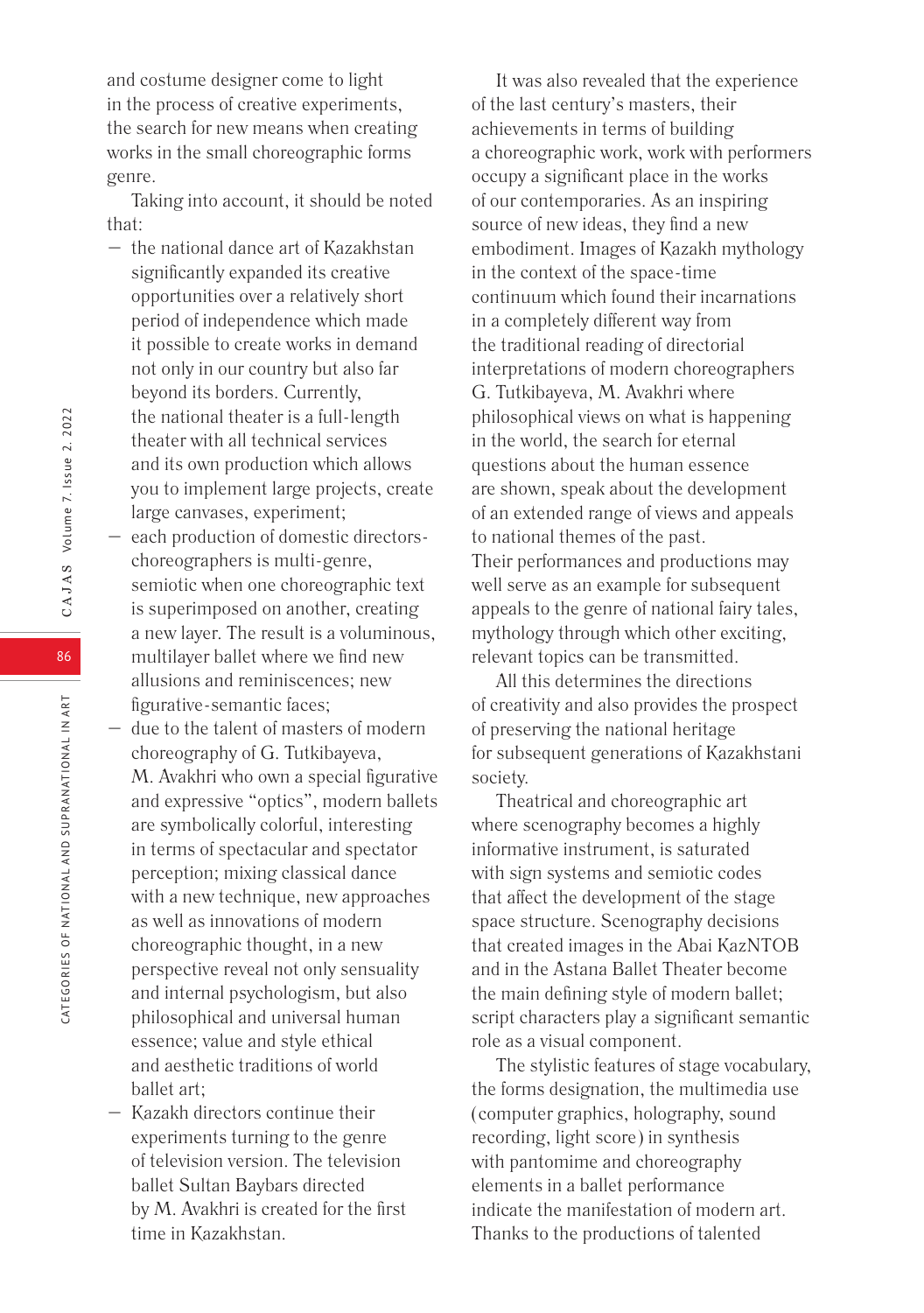choreographers on the basis of a variety of styles and genres, various directions of domestic choreographic art are developing, enriching the repertoire of our theaters which objectively affects the successful development of national culture as a whole. In this regard, the analysis of the general trends in the development of modern directorial directions in Russian choreography is objectively justified which contributes

to the genre and stylistic features disclosure of modern ballet directing in Kazakhstan. We can also say that at the moment our ballet directing is in the experimental stage. The identification and disclosure of the specific handwriting of leading Kazakh choreographers, their desire to capture and implement modern practical directorial decisions in small forms, requires detailed and comprehensive consideration.

#### **Авторлардың үлесі**

С. Ә. Бәкірова – ғылыми әдебиеттерді талдау, шетелдік дереккөздермен жұмыс жасау, зерттеу әдістері мен нәтижелерін әзірлеу, мақалаға үш тілде аннотация дайындау.

А. Е. Кусанова – мақаланың тақырыбы мен зерттеу міндеттерін анықтау, зерттеу бағыты мен әдістемесін әзірлеу, қазақстандық жетекші хореографтардан сұхбат алу, мақаланың мәтінін өңдеу.

#### **Вклад авторов**

С. А. Бакирова – анализ научной литературы, работа с зарубежными источниками, разработка методов и результатов исследования, подготовка аннотации статьи на трех языках.

А. Е. Кусанова – определение темы статьи и задач исследования, разработка направления и методологии исследования, интервьюирование с ведущими казахстанскими балетмейстерами, доработка и редактирование текста.

# **Contribution of authors**

S. A. Bakirova – the scientific literature analysis, work with foreign sources, development of study methods and results, preparation of annotations of the article in 3 languages.

A. Ye. Kussanova – the topic of the article and study objectives determination, the direction and methodology development of the study, interviews with leading Kazakhstani choreographers, revision and text editing.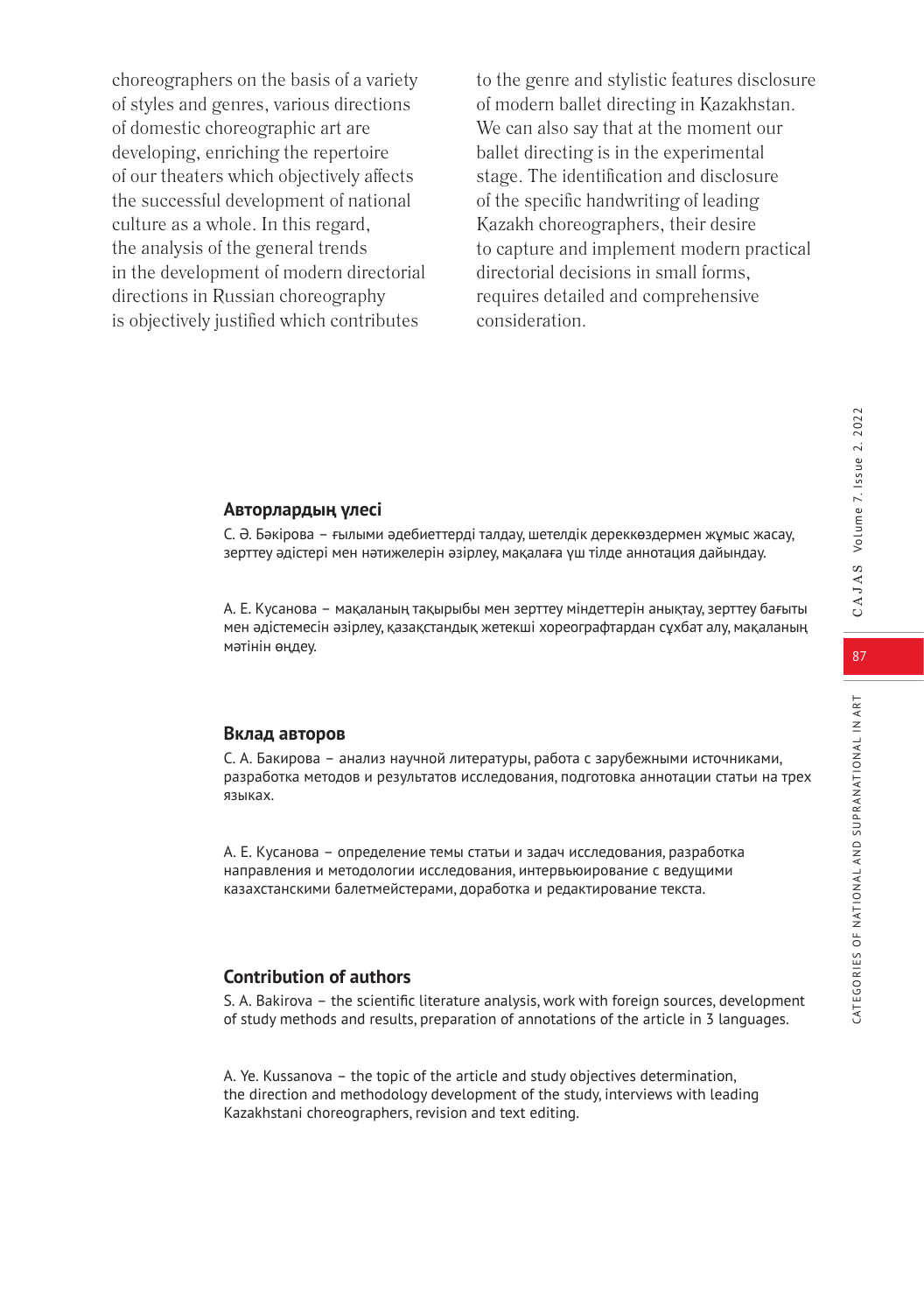### **References**

Bakirova, Samal, et al. "Choreographic Art Features: Creative Concepts and Innovations in Teaching." *Thinking Skills and Creativity,* vol. 41, no. 2. 2021, pp. 1–15. DOI: 10.1016/j.tsc.2021.100901.

Belgibayeva, Amina. "Hudozhestvennye osobennosti odnoaktnogo baleta M. Avakhri 'Jazyk ljubvi'." ["Artistic Features of M. Avakhri's One–Act Ballet 'Language of Love'."] *Collection of Scientific Papers of the I InterUniversity Week of Science of Students and Undergraduates,* edited by Gaukhar Aldambergenovа, Kazakh National Academy of Choreography, 2017, рp. 27–38. (In Russian)

Birringer, Johannes. "Dance and Interactivity." *Dance Research Journal,* vol. 36, no. 1, 2004, pp. 88–111. DOI: 10.1017/S0149767700007580.

Boer, Victor, et al. "Interactive Dance Choreography Assistance." *Advances in Computer Entertainment Technology,* 2018, edited by A. D. Cheok, et al. London, Springer International Publishing AG, 2018, p. 637–652. DOI: 10.1007/978-3-319-76270-8\_45.

Butterworth, Jo, and Wildschut Liesbeth, editors. *Contemporary Choreography.* London, Routledge, iss. 2, 2017. DOI: 10.4324/9781315563596.

Clements, Lucie, and Emma Redding. "Creativity in Higher Education Contemporary Dance." *Journal of Dance Education,* vol. 20, no. 2, pp. 88–98, 2019. DOI: 10.1080/15290824.2019.1572155.

Febvre, Michèle. *Danse Contemporaine et Theatralite.* Paris, Chiron, 2015.

Foster, Susan. *Reading Dancing: Bodies and Subjects in Contemporary American Dance.* Berkeley, University of California Press, 1988.

Gitelman, Lev, and Vadim Maksimov. *Iskusstvo rezhissury za rubezhom: Pervaja polovina ХХ veka [The Art of Directing Abroad: The First Half of the 20th Century], vol. 2.* St. Petersburg, SPb GATI, 2015. (In Russian)

Khalykov, Kabyl. "Horeografija men scenografija tіlderіnіn jestetikalyk tagylymy." ["Aesthetic Education of Languages of Choreography and Scenography."] *Choreographic Art of the Twenty first Century: Theory, Practice and Development Prospects, Proceedings of the International Scientific-Practical Conference,* 24–28 November 2014, T. K. Zhurgenov KazNAA, edited by Bibigul Nussipzhanova, Almaty, T. K. Zhurgenov KazNAA, 2014, pp. 270–277 (In Kazakh)

Karzhaubayeva, Sangul. "Scenografija Kazahstana (opyt tipologicheskogo analiza)." ["Scenography of Kazakhstan (Experience of Typological Analysis)."] *Journal of Philosophy, Culture and Political Science,* no. 1 (34), 2010, pp. 188–191, bulletin-philospolit.kaznu.kz/ index.php/1-pol/article/view/888/853. Accessed 12 January 2022. (In Russian)

Kussanova, Anipa, et al. "Director's Interpretation of Kazakh Dance: Development Trajectories in The Perspective of Creativity." *Creativity Studies,* vol. 14, no. 2, 2021, pp. 535–548. DOI: 10.3846/cs.2021.14722.

Kussanova, Anipa. Conversation with Mukaram Avakhri. Almaty, 15 July 2020. (In Russian)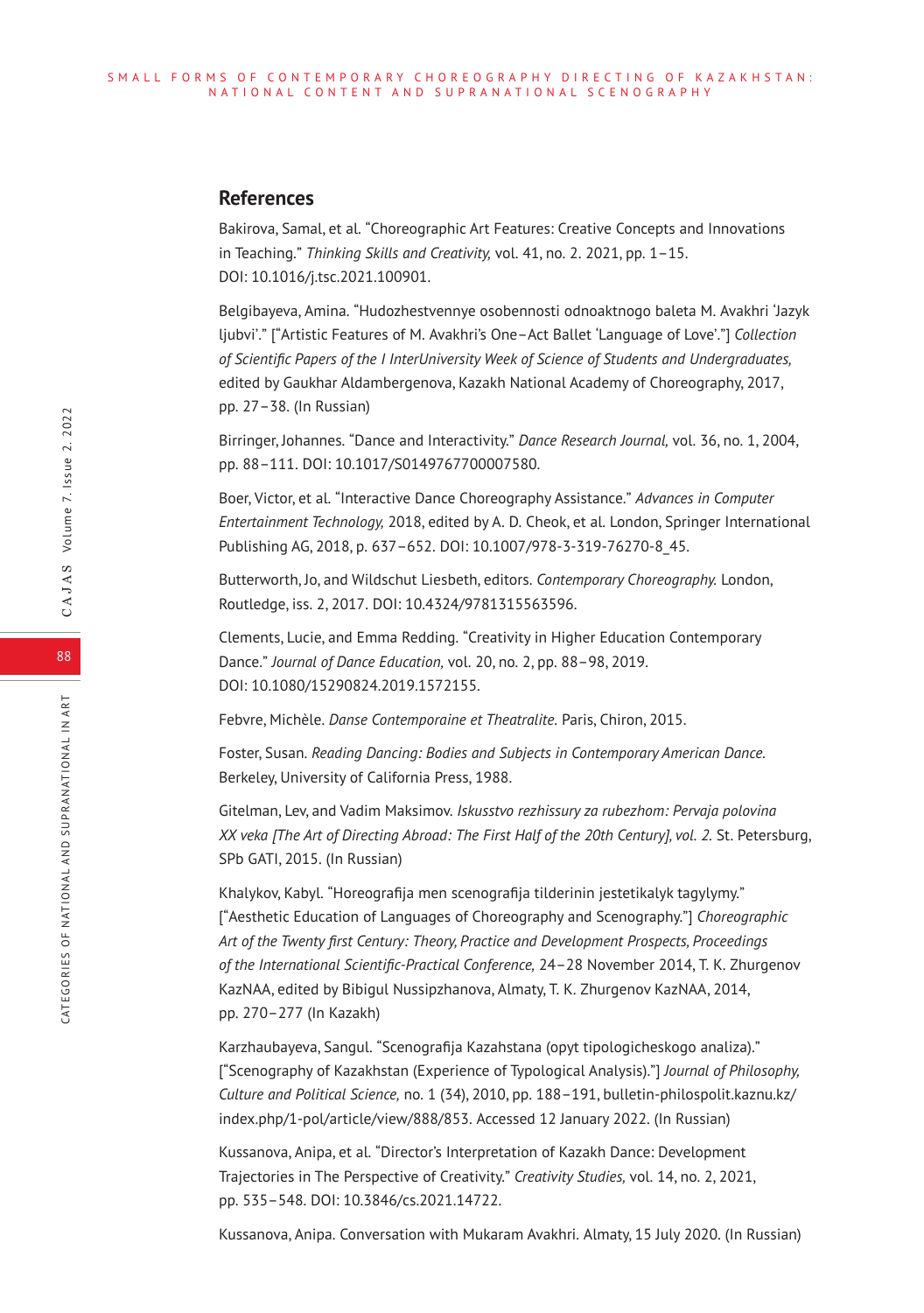Kussanova, Anipa. Conversation with Gulzhan Tutkibayeva. Almaty, 31 July 2020. (In Russian)

Makhlina, Svetlana. *Slovar po semiotike kul'tury [Dictionary of Semiotics of Culture].* St. Petersburg, Iskusstvo-SPb, 2009. (In Russian)

Moldakhmetova, Alima. *Rezhissjorskaja interpretacija kazahskogo tanca v horeograficheskom iskusstve Kazahstana konca ХХ–nachala ХХI veka. [Director's Interpretation of the Kazakh Dance in the Choreographic Art of Kazakhstan at the End of the 20th Beginning of the 21th Century],* 2020, Almaty, T. K. Zhurgenov KazNAA, PhD thesis, www.twirpx.com/file/3154933/. Accessed 25 August 2021. (In Russian)

Mussina, Flyura. *Polyni gorkij aromat [Wormwood Bitter Flavor],* edited by Valeriy Kuzembayev. Almaty, Brand Book, 2019, рр. 36–37. (In Russian)

Nazarbayev, Nursultan. "Course Towards the Future: Modernization of Kazakhstan's Identity." *Akorda,* 12 April 2017, www.akorda.kz/en/events/akorda\_news/press\_ conferences/course-towards-the-future-modernization-of-kazakhstans-identity. Accessed 15 February 2022.

Rowe, Nicholas, et al. "Computer Coding and Choreography: Contrasting Experiences of Learning about Collaboration in Engineering and Creative Arts." *International Journal of Learning, Teaching and Educational Research,* vol. 19, no. 10, 2020, pp. 214–232. DOI: 10.26803/ijlter.19.10.12.

Tleubayev, Seraly, et al. "The Ethnogenesis of the Kazakh Dance." *Opcion,* vol. 34, no. 87(2), 2018, pp. 338–354.

Urazymbetov, Damir, and Mikhail Pavlov. "Scenicheskie prostranstva kak smyslovaja svjaz kodov." ["The Stage Spaces as a Semantic Relationship of Codes."] *Vestnik of Saint-Petersburg State University of Culture,* no. 2 (23), 2015, pp. 99–103, www.vestnik.spbgik.ru/ stati/2350/. Accessed 20 October 2021. (In Russian)

Urazymbetov, Damir. "K voprosu o ponjatijah plasticheskih kodov 'ispolnitel' i 'scenografija'." ["To the Question of the Concepts of Plastique Codes 'Performer' and 'Scenography'."] *Issues of Art History of the Twentieth early Twenty first Centuries,* materials of the international scientific and practical conference, April 5–6, 2016, T. K. Zhurgenov KazNAA, edited by Bibigul Nussipzhanova, T. K. Zhurgenov KazNAA, 2016, р. 436–440. (In Russian)

Urazymbetov, Damir. "Semioticheskie aspekty horeografii." ["Semiotic Aspects of Choreography."], *Bulletin of Vaganova Ballet Academy,* no. 1 (36), 2015, pp. 106–113, vaganov.elpub.ru/jour/article/view/25/21. Accessed 10 December 2021. (In Russian)

Urazymbetov, Damir. "Semioticheskie kody scenicheskih prostranstv." ["Semiotic Codes of Scenic Spaces."] *Vestnik of Saint-Petersburg State University of Culture,* no. 3 (24), 2015, pp. 56–60. DOI: 10.24412/FdmDMU\_5zlY. (In Russian)

Wang, Xiaojie, and Chi Zhang. "Connotation Interpretation on Modern Value of National Dance." *Proceedings of the 2018 5th International Conference on Education, Management, Arts, Economics and Social Science (ICEMAESS 2018),* edited by J. Li and Sh. Song, Sanya, Atlantis Press, 2018, pp. 1154–1158. DOI: 10.2991/icemaess-18.2018.229.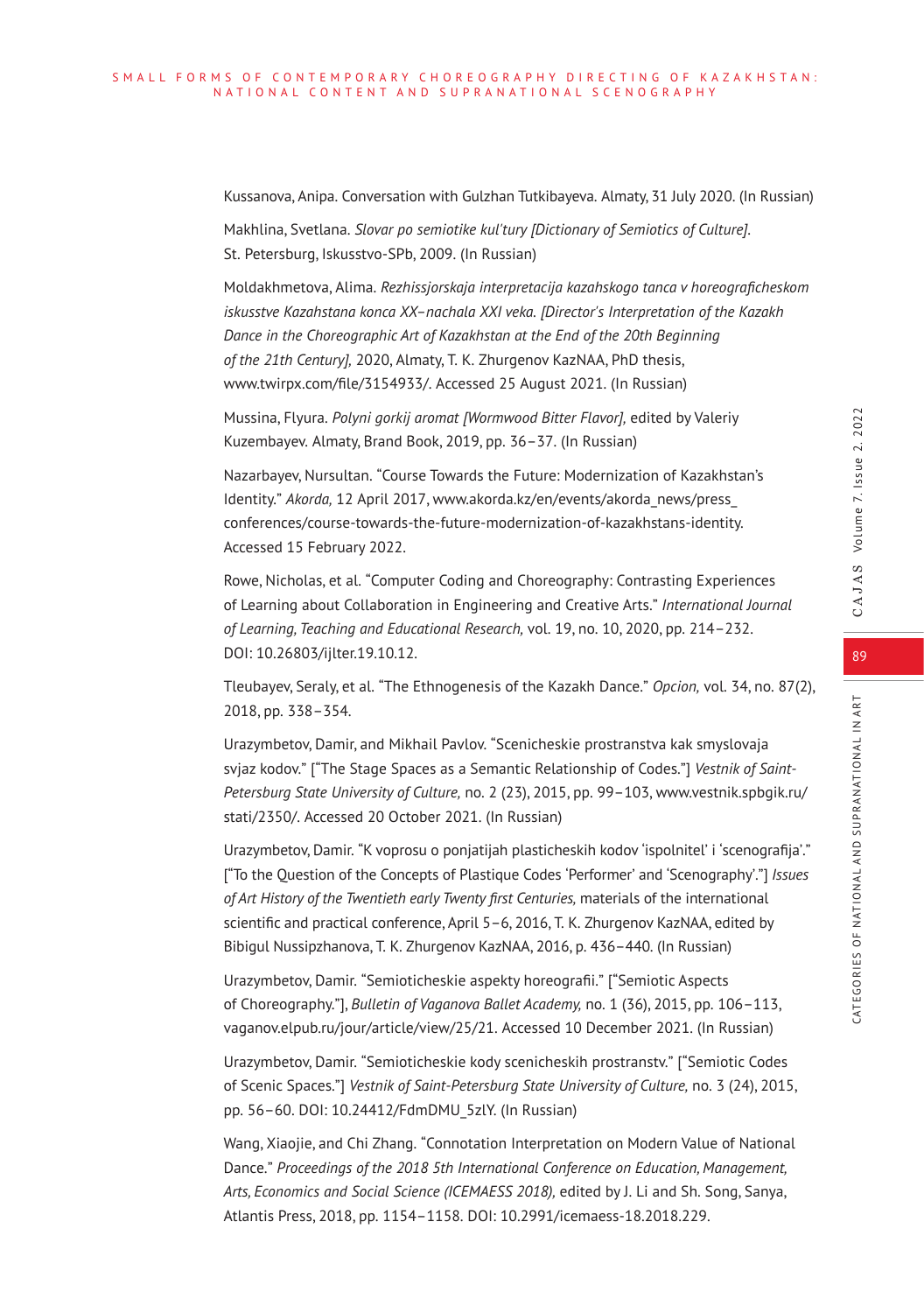#### **Самал Бәкірова**

Қазақ ұлттық хореография академиясының (Нұр-Сұлтан, Қазақстан)

#### **Анипа Кусанова**

Қазақ ұлттық қыздар педагогикалық университеті (Алматы, Қазақстан)

# **ҚАЗАҚСТАННЫҢ ҚАЗІРГІ ХОРЕОГРАФИЯЛЫҚ РЕЖИССУРАСЫНЫҢ ШАҒЫН ФОРМАЛАРЫ: ҰЛТТЫҚ МАЗМҰН ЖӘНЕ ЖОҒАРЫ ҰЛТТЫҚ СЦЕНОГРАФИЯ**

**Аңдатпа.** Қойылым процессіне қойылатын объективті талаптар, классикалық балет пен ұлттық дәстүрлердің өзара іс-қимылы шағын формалар жанрында би жобаларын жасауда жаңа тәсілдерді талап етеді. Зерттеу мақсаты отандық режиссурадағы ұлттық және ұлттықтан жоғары ұлттық хореография мәселелерінің ең дұрыс шешімдерін анықтау үшін дәстүрлер мен жаңашылдықтың өзара байланысы аясында отандық балетмейстерлердің ең маңызды шығармашылық жобаларын зерттеу. Зерттеу міндеттері ұлттық стильдегі шағын хореографиялық формалардың даму ерекшеліктерін қарастыру, қазақстандық хореографтардың қойылымдарында олардың дамуының негізгі тенденцияларын анықтау және осы негізде ұлттық мазмұн мен ұлттықтан жоғары ұлттық сахналық көріністің өзара байланысы мен өзара әсерін ашу. Зерттеудің әдіснамалық негізі қазіргі қазақстандық хореография режиссурасы стилистикасының ерекшеліктерін талдауға жүйелі көзқарас болып табылады. Негізгі әдістер ішінде хореографиялық өнерді синтездеу әдістері, ұлттық биді түсіндіру және кіші формаларды құрудағы режиссерлік әдістердің принциптері.

Ұлттық хореографияның қазіргі даму кезеңінде «Астана Балет» театрының балетмейстері Мукарам Авахридің және Абай атындағы ҚазМАОБТ-ның бас балетмейстері Гүлжан Түткібаеваның жаңашыл қойылымдары неғұрлым кезеңді және маңызды болып табылады. Қойылымдардың дәстүрлі түрлерін түсіндіруін талдау, Қазақстан шағын формадағы хореографиялық шығармаларды жасауда режиссураның өзіндік, ұлттық стилін жасады деген қорытындыға әкелді.

Пікірталас блогы барысында жетекші отандық хореографтардың шығармашылық жобаларын салыстырмалы талдаудың негізгі қорытындысы хореография саласында көп деңгейлі, көп компонентті және дамып келе жатқан өнер ретінде жоғары көркем жобаларды жасау бойынша олардың жұмысының аса маңызды әдістері мен тәсілдерін анықтау болды.

Қазақстандық театрлар мен ұлттық хореография стилінде жұмыс істейтін шығармашылық ұжымдар арасында бәсекелестіктің артуы жағдайында режиссерлік-қойылымдық процеске қазіргі заманғы әдістер мен қағидаттарды енгізу маңызды мәнге ие болады. Осы процестің барлық құрамдас бөліктерін мұқият зерделеу бүкіл отандық балетмейстер өнерінің одан әрі табысты дамуына ықпал ететін болады.

*Тірек сөздер:* хореография, балетмейстер өнері, кіші би формалары, режиссер-хореограф, сценография.

*Дәйексөз үшін:* Бәкірова, Самал, және Анипа Кусанова. «Қазақстанның қазіргі хореографиялық режиссурасының шағын формалары: ұлттық мазмұн және жоғары ұлттық сценография». *Central Asian Journal of Art Studies,* т. 7, № 2, 2022, 76–92 б. DOI: 10.47940/cajas.v7i2.522.

*Авторлар қолжазбаның соңғы нұсқасын оқып құптады және мүдделер қақтығысы жоқ екендігін мәлімдейді.*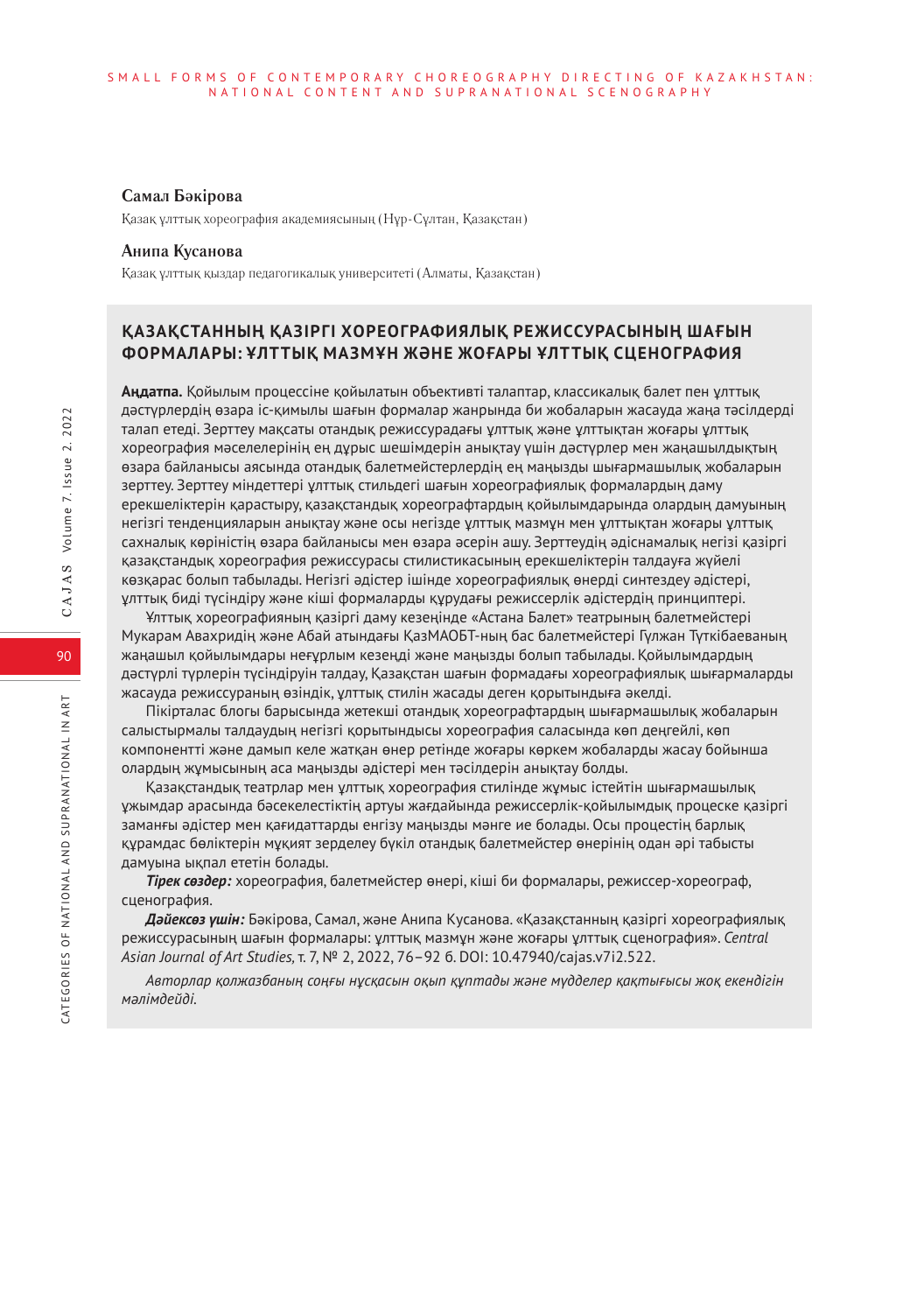#### **Самал Бакирова**

Казахская национальная академия хореографии (Нур-Султан, Казахстан)

#### **Анипа Кусанова**

Казахский национальный женский педагогический университет (Алматы, Казахстан)

# **МАЛЫЕ ФОРМЫ СОВРЕМЕННОЙ ХОРЕОГРАФИЧЕСКОЙ РЕЖИССУРЫ КАЗАХСТАНА: НАЦИОНАЛЬНОЕ СОДЕРЖАНИЕ И НАДНАЦИОНАЛЬНАЯ СЦЕНОГРАФИЯ**

**Аннотация.** Объективные требования к постановочному процессу, взаимодействие классического балета и национальных традиций формируют новые подходы к созданию танцевальных проектов в жанре малых форм. Целью статьи является исследование наиболее значимых творческих проектов отечественных балетмейстеров в контексте взаимосвязи традиций и новаторства с тем, чтобы определить наиболее верные решения вопросов национального и наднационального в отечественной режиссуре хореографии. Задачи исследования: рассмотреть особенности развития малых хореографических форм в национальном стиле, выявить основные тенденции их развития в постановках казахстанских хореографов и на этой основе раскрыть взаимосвязь и взаимовлияние национального содержания и наднационального сценического воплощения. Методологической основой исследования выступает системный подход к анализу особенностей стилистики современной казахстанской режиссуры хореографии. Основными методами являются: метод синтеза хореографического искусства, интерпретации национального танца и принципов режиссерских приемов при создании малых форм.

На современном этапе развития национальной хореографии наиболее этапными и значимыми являются новаторские постановки балетмейстера театра «Астана балет» Мукарам Авахри, главного балетмейстера Казахского национального театра оперы и балета имени Абая Гульжан Туткибаевой. Анализ их интерпретации традиционных форм танца привел к выводу о создании в Казахстане своего, национального стиля режиссуры в создании хореографических произведений малых форм.

В ходе дискуссионного блока основным итогом сравнительного анализа творческих проектов ведущих отечественных хореографов стало выявление наиболее значимых методов и приёмов их работы над созданием высокохудожественных проектов в области хореографии как многоуровневого, многокомпонентного и развивающегося искусства.

В условиях всё более возрастающей конкуренции среди казахстанских театров и творческих коллективов, работающих в стиле национальной хореографии, важное значение приобретает внедрение в режиссёрско-постановочный процесс современных методов и принципов. Тщательное изучение всех составляющих этого процесса будет способствовать дальнейшему успешному развитию всего отечественного балетмейстерского искусства.

*Ключевые слова:* хореография, балетмейстерское искусство, малые танцевальные формы, режиссёр-хореограф, сценография.

*Для цитирования:* Бакирова, Самал, и Анипа Кусанова. «Малые формы современной хореографической режиссуры Казахстана: национальное содержание и наднациональная сценография». *Central Asian Journal of Art Studies,* т. 7, № 2, 2022, с. 76–92. DOI: 10.47940/cajas.v7i2.522.

*Авторы прочитали и одобрили окончательный вариант рукописи и заявляют об отсутствии конфликта интересов.*